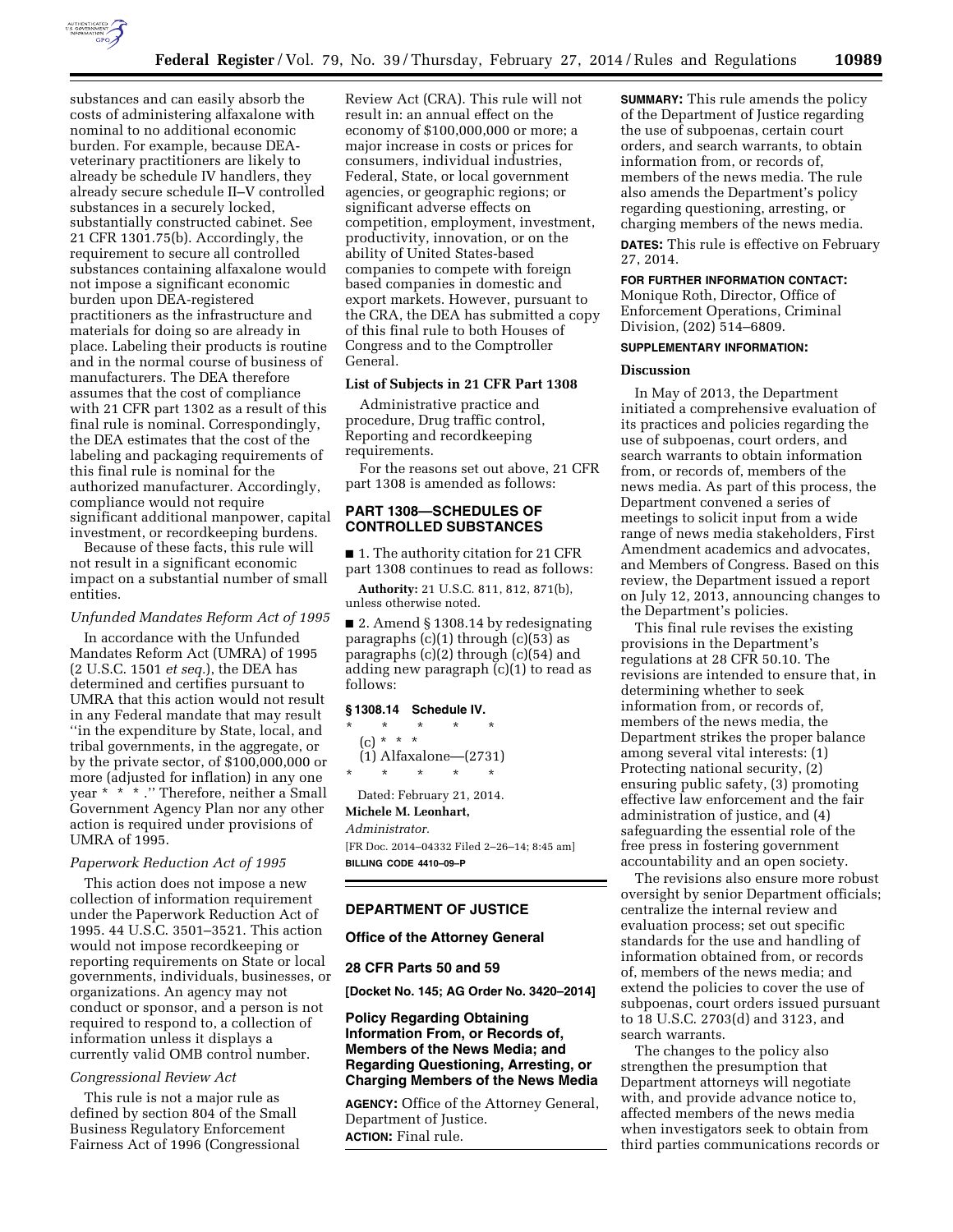business records related to ordinary newsgathering activities.

A cross-reference to the new policy has been added to part 59, pertaining to documentary materials held by third parties.

## **Regulatory Certifications**

## *Administrative Procedure Act, 5 U.S.C. 553*

Because, for purposes of the Administrative Procedure Act, this regulation concerns general statements of policy, or rules of agency organization, procedure, or practice, notice and comment and a delayed effective date are not required. See 5 U.S.C. 553(b)(A).

### *Regulatory Flexibility Act*

Because this final rule is not promulgated as a final rule under 5 U.S.C. 553 and was not required under that section to be published as a proposed rule, the requirements for the preparation of a regulatory flexibility analysis under 5 U.S.C. 604(a) do not apply. In any event, the Attorney General, in accordance with 5 U.S.C. 605(b), has reviewed this regulation and by approving it certifies that this regulation will not have a significant economic impact on a substantial number of small entities because it pertains to administrative matters affecting the Department.

## *Executive Orders 12866 and 13563— Regulatory Planning and Review*

This action has been drafted and reviewed in accordance with Executive Order 12866, Regulatory Planning and Review, section 1(b), Principles of Regulation. This rule is limited to agency organization, management, or personnel matters as described by section 3(d)(3) of Executive Order 12866 of September 30, 1993, and therefore is not a ''regulation'' as defined by that Executive Order. Accordingly, this action has not been reviewed by the Office of Management and Budget.

*Executive Order 12988—Civil Justice Reform* 

This regulation meets the applicable standards set forth in sections 3(a) and 3(b)(2) of Executive Order 12988 of February 5, 1996.

#### *Executive Order 13132—Federalism*

This regulation will not have substantial direct effects on the States, on the relationship between the national government and the States, or on distribution of power and responsibilities among the various levels of government. Therefore, in accordance with Executive Order 13132

of August 4, 1999, this rule does not have sufficient federalism implications to warrant the preparation of a federalism assessment.

### *Unfunded Mandates Reform Act of 1995*

This rule will not result in the expenditure by State, local, and tribal governments, in the aggregate, or by the private sector, of \$100 million or more in any one year, and it will not significantly or uniquely affect small governments. Therefore, no actions were deemed necessary under the provisions of the Unfunded Mandates Reform Act of 1995, Public Law 104–4.

### *Congressional Review Act*

This action pertains to agency management and does not substantially affect the rights or obligations of nonagency parties; accordingly, this action is not a ''rule'' as that term is used by the Congressional Review Act (Subtitle E of the Small Business Regulatory Enforcement Fairness Act of 1996 (SBREFA)). Therefore, the reporting requirement of 5 U.S.C. 801 does not apply.

### **List of Subjects**

### *28 CFR Part 50*

Administrative practice and procedure, Crime, News, Media, Subpoena, Search warrants.

## *28 CFR Part 59*

Administrative practice and procedure, Privacy, Search warrants.

Accordingly, for the reasons stated in the preamble, parts 50 and 59 of title 28 of the Code of Federal Regulations are amended as follows:

## **PART 50—STATEMENTS OF POLICY**

■ 1. The authority citation for part 50 is revised to read as follows:

**Authority:** 5 U.S.C. 301; 18 U.S.C. 1162; 28 U.S.C. 509, 510, 516, and 519; 42 U.S.C. 1921 *et seq.,* 1973c; and Pub. L. 107–273, 116 Stat. 1758, 1824.

■ 2. Section 50.10 is revised to read as follows:

### **§ 50.10 Policy regarding obtaining information from, or records of, members of the news media; and regarding questioning, arresting, or charging members of the news media.**

(a) *Statement of principles.* (1) Because freedom of the press can be no broader than the freedom of members of the news media to investigate and report the news, the Department's policy is intended to provide protection to members of the news media from certain law enforcement tools, whether criminal or civil, that might

unreasonably impair ordinary newsgathering activities. The policy is not intended to extend special protections to members of the news media who are the focus of criminal investigations for conduct not based on, or within the scope of, ordinary newsgathering activities.

(2) In determining whether to seek information from, or records of, members of the news media, the approach in every instance must be to strike the proper balance among several vital interests: protecting national security, ensuring public safety, promoting effective law enforcement and the fair administration of justice, and safeguarding the essential role of the free press in fostering government accountability and an open society.

(3) The Department views the use of certain law enforcement tools, including subpoenas, court orders issued pursuant to 18 U.S.C. 2703(d) or 3123, and search warrants to seek information from, or records of, non-consenting members of the news media as extraordinary measures, not standard investigatory practices. Subpoenas or court orders issued pursuant to 18 U.S.C. 2703(d) or 3123, in particular, may be used, after authorization by the Attorney General, or by another senior official in accordance with the exceptions set forth in paragraph (c)(3) of this section, only to obtain information from, or records of, members of the news media when the information sought is essential to a successful investigation, prosecution, or litigation; after all reasonable alternative attempts have been made to obtain the information from alternative sources; and after negotiations with the affected member of the news media have been pursued, unless the Attorney General determines that, for compelling reasons, such negotiations would pose a clear and substantial threat to the integrity of the investigation, risk grave harm to national security, or present an imminent risk of death or serious bodily harm.

(4) When the Attorney General has authorized the use of a subpoena, court order issued pursuant to 18 U.S.C. 2703(d) or 3123, or warrant to obtain from a third party communications records or business records of a member of the news media, the affected member of the news media shall be given reasonable and timely notice of the Attorney General's determination before the use of the subpoena, court order, or warrant, unless the Attorney General determines that, for compelling reasons, such notice would pose a clear and substantial threat to the integrity of the investigation, risk grave harm to national security, or present an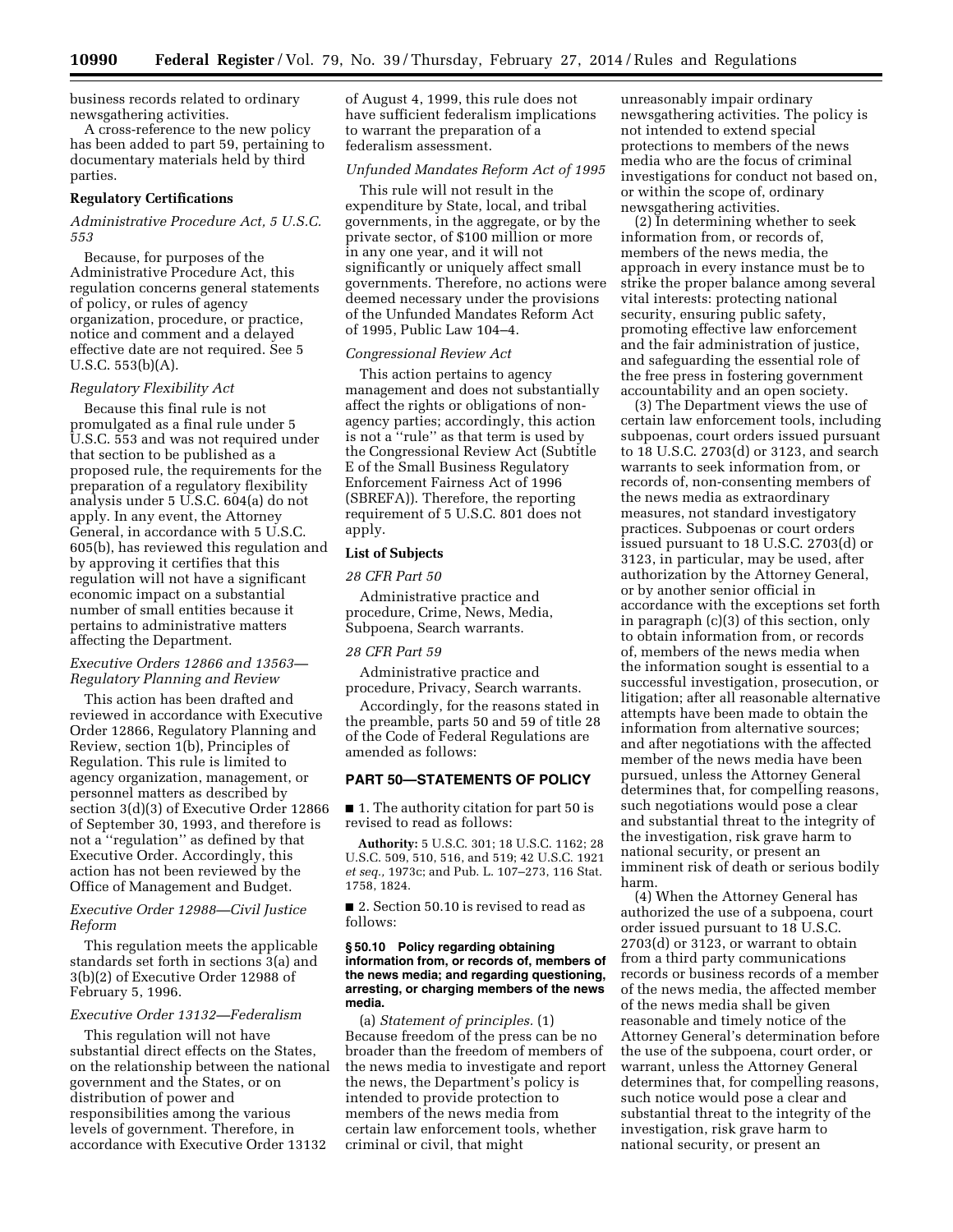imminent risk of death or serious bodily harm.

(b) *Scope.*—(1) *Covered individuals and entities.* (i) The policy governs the use of certain law enforcement tools to obtain information from, or records of, members of the news media.

(ii) The protections of the policy do not extend to any individual or entity who is or is reasonably likely to be—

(A) A foreign power or agent of a foreign power, as those terms are defined in section 101 of the Foreign Intelligence Surveillance Act of 1978 (50 U.S.C. 1801);

(B) A member or affiliate of a foreign terrorist organization designated under section 219(a) of the Immigration and Nationality Act (8 U.S.C. 1189(a));

(C) Designated as a Specially Designated Global Terrorist by the Department of the Treasury under Executive Order No. 13224 of September 23, 2001 (66 FR 49079);

(D) A specially designated terrorist as that term is defined in 31 CFR 595.311 (or any successor thereto);

(E) A terrorist organization as that term is defined in section 212(a)(3)(B)(vi) of the Immigration and Nationality Act (8 U.S.C. 1182(a)(3)(B)(vi));

(F) Committing or attempting to commit a crime of terrorism, as that offense is described in 18 U.S.C. 2331(5) or 2332b(g)(5);

(G) Committing or attempting the crime of providing material support or resources, as that term is defined in 18 U.S.C. 2339A(b)(1), to a terrorist organization; or

(H) Aiding, abetting, or conspiring in illegal activity with a person or organization described in paragraphs  $(b)(1)(ii)(A)$  through  $(G)$  of this section.

(2) *Covered law enforcement tools and records.* (i) The policy governs the use by law enforcement authorities of subpoenas or, in civil matters, other similar compulsory process such as a civil investigative demand (collectively ''subpoenas'') to obtain information from members of the news media, including documents, testimony, and other materials; and the use by law enforcement authorities of subpoenas, or court orders issued pursuant to 18 U.S.C. 2703(d) (''2703(d) order'') or 18 U.S.C. 3123 (''3123 order''), to obtain from third parties ''communications records'' or ''business records'' of members of the news media.

(ii) The policy also governs applications for warrants to search the premises or property of members of the news media, pursuant to Federal Rule of Criminal Procedure 41; or to obtain from third-party ''communication service providers'' the communications records

of members of the news media, pursuant records of a member of the news media, to 18 U.S.C. 2703(a) and (b).

(3) *Definitions.* (i)(A) ''Communications records'' include the contents of electronic communications as well as source and destination information associated with communications, such as email transaction logs and local and long distance telephone connection records, stored or transmitted by a third-party communication service provider with which the member of the news media has a contractual relationship.

(B) Communications records do not include information described in 18 U.S.C. 2703(c)(2)(A), (B), (D), (E), and  $(F)$ 

(ii) A ''communication service provider'' is a provider of an electronic communication service or remote computing service as defined, respectively, in 18 U.S.C. 2510(15) and 18 U.S.C. 2711(2).

(iii)(A) ''Business records'' include records of the activities, including the financial transactions, of a member of the news media related to the coverage, investigation, or reporting of news, which records are generated or maintained by a third party with which the member of the news media has a contractual relationship. Business records are limited to those that could provide information about the newsgathering techniques or sources of a member of the news media.

(B) Business records do not include records unrelated to ordinary newsgathering activities, such as those related to the purely commercial, financial, administrative, or technical, operations of a news media entity.

(C) Business records do not include records that are created or maintained either by the government or by a contractor on behalf of the government.

(c) *Issuing subpoenas to members of the news media, or using subpoenas or court orders issued pursuant to 18 U.S.C. 2703(d) or 3123 to obtain from third parties communications records or business records of a member of the news media.* (1) Except as set forth in paragraph (c)(3) of this section, members of the Department must obtain the authorization of the Attorney General to issue a subpoena to a member of the news media; or to use a subpoena, 2703(d) order, or 3123 order to obtain from a third party communications records or business records of a member of the news media.

(2) Requests for the authorization of the Attorney General for the issuance of a subpoena to a member of the news media, or to use a subpoena, 2703(d) order, or 3123 order to obtain communications records or business

must personally be endorsed by the United States Attorney or Assistant Attorney General responsible for the matter.

(3) *Exceptions to the Attorney General authorization requirement.* (i)(A) A United States Attorney or Assistant Attorney General responsible for the matter may authorize the issuance of a subpoena to a member of the news media (e.g., for documents, video or audio recordings, testimony, or other materials) if the member of the news media expressly agrees to provide the requested information in response to a subpoena. This exception applies, but is not limited, to both published and unpublished materials and aired and unaired recordings.

(B) In the case of an authorization under paragraph (c)(3)(i)(A) of this section, the United States Attorney or Assistant Attorney General responsible for the matter shall provide notice to the Director of the Criminal Division's Office of Enforcement Operations within 10 business days of the authorization of the issuance of the subpoena.

(ii) In light of the intent of the policy to protect freedom of the press, ordinary newsgathering activities, and confidential news media sources, authorization of the Attorney General will not be required of members of the Department in the following circumstances:

(A) To issue subpoenas to news media entities for purely commercial, financial, administrative, technical, or other information unrelated to ordinary newsgathering activities; or for information or records relating to personnel not involved in ordinary newsgathering activities.

(B) To issue subpoenas to members of the news media for information related to public comments, messages, or postings by readers, viewers, customers, or subscribers, over which the member of the news media does not exercise editorial control prior to publication.

(C) To use subpoenas to obtain information from, or to use subpoenas, 2703(d) orders, or 3123 orders to obtain communications records or business records of, members of the news media who may be perpetrators or victims of, or witnesses to, crimes or other events, when such status (as a perpetrator, victim, or witness) is not based on, or within the scope of, ordinary newsgathering activities.

(iii) In the circumstances identified in paragraphs (c)(3)(ii)(A) through (C) of this section, the United States Attorney or Assistant Attorney General responsible for the matter must—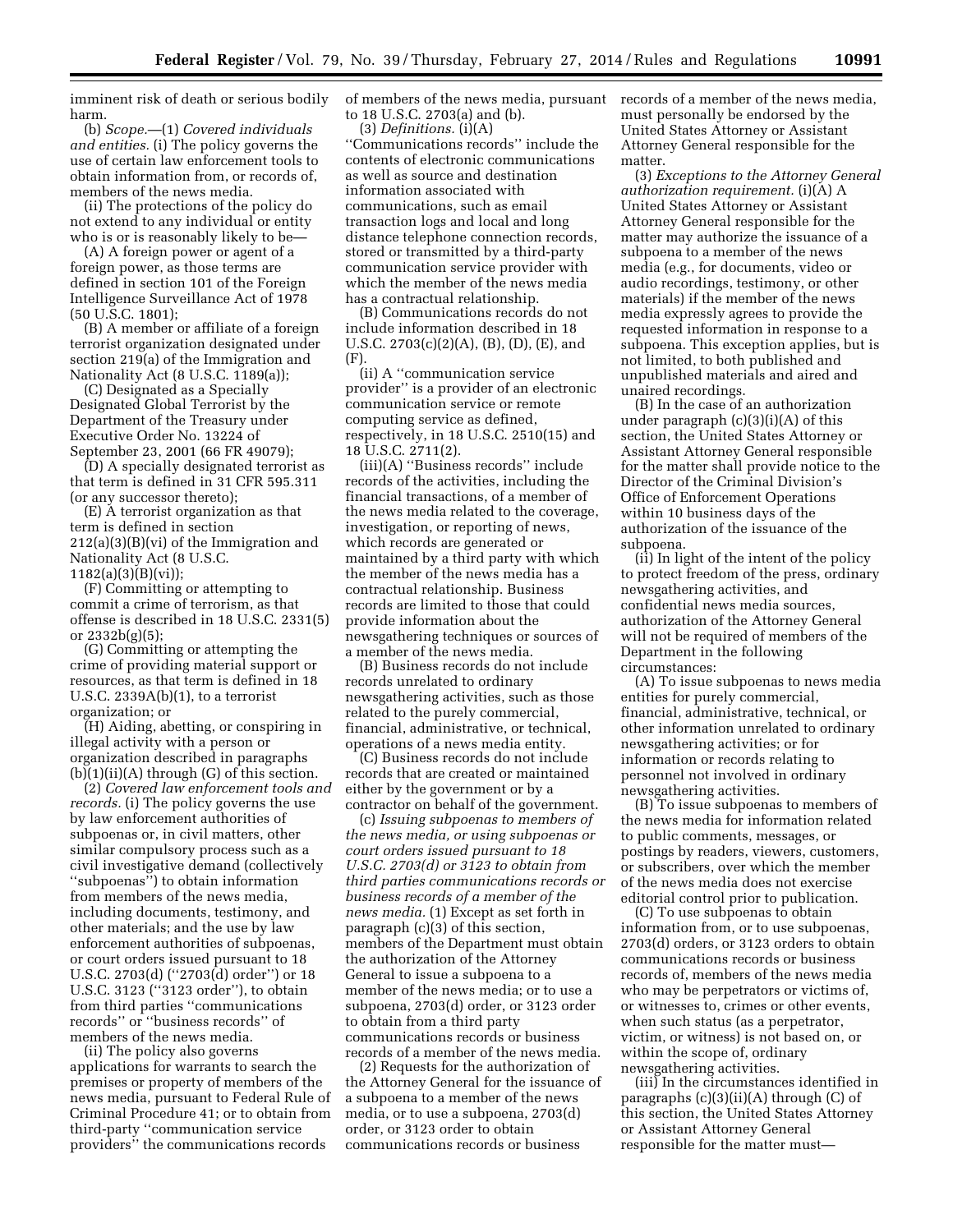(A) Authorize the use of the subpoena or court order;

(B) Consult with the Criminal Division regarding appropriate review and safeguarding protocols; and

(C) Provide a copy of the subpoena or court order to the Director of the Office of Public Affairs and to the Director of the Criminal Division's Office of Enforcement Operations within 10 business days of the authorization.

(4) *Considerations for the Attorney General in determining whether to authorize the issuance of a subpoena to a member of the news media.* (i)(A) In criminal matters, there should be reasonable grounds to believe, based on public information, or information from non-media sources, that a crime has occurred, and that the information sought is essential to a successful investigation or prosecution. The subpoena should not be used to obtain peripheral, nonessential, or speculative information.

(B) In civil matters, there should be reasonable grounds to believe, based on public information or information from non-media sources, that the information sought is essential to the successful completion of the investigation or litigation in a case of substantial importance. The subpoena should not be used to obtain peripheral, nonessential, cumulative, or speculative information.

(ii) The government should have made all reasonable attempts to obtain the information from alternative, nonmedia sources.

(iii)(A) The government should have pursued negotiations with the affected member of the news media, unless the Attorney General determines that, for compelling reasons, such negotiations would pose a clear and substantial threat to the integrity of the investigation, risk grave harm to national security, or present an imminent risk of death or serious bodily harm. Where the nature of the investigation permits, the government should have explained to the member of the news media the government's needs in a particular investigation or prosecution, as well as its willingness to address the concerns of the member of the news media.

(B) The obligation to pursue negotiations with the affected member of the news media, unless excused by the Attorney General, is not intended to conflict with the requirement that members of the Department secure authorization from the Attorney General to question a member of the news media as required in paragraph (f)(1) of this section. Accordingly, members of the Department do not need to secure

authorization from the Attorney General to pursue negotiations.

(iv) The proposed subpoena generally should be limited to the verification of published information and to such surrounding circumstances as relate to the accuracy of the published information.

(v) In investigations of unauthorized disclosures of national defense information or of classified information, where the Director of National Intelligence, after consultation with the relevant Department or agency head(s), certifies to the Attorney General the significance of the harm raised by the unauthorized disclosure and that the information disclosed was properly classified and reaffirms the intelligence community's continued support for the investigation and prosecution, the Attorney General may authorize the Department, in such investigations, to issue subpoenas to members of the news media. The certification will be sought not more than 30 days prior to the submission of the approval request to the Attorney General.

(vi) Requests should be treated with care to avoid interference with ordinary newsgathering activities or claims of harassment.

(vii) The proposed subpoena should be narrowly drawn. It should be directed at material and relevant information regarding a limited subject matter, should cover a reasonably limited period of time, should avoid requiring production of a large volume of material, and should give reasonable and timely notice of the demand.

(5) *Considerations for the Attorney General in determining whether to authorize the use of a subpoena, 2703(d) order, or 3123 order to obtain from third parties the communications records or business records of a member of the news media.* (i)(A) In criminal matters, there should be reasonable grounds to believe, based on public information, or information from nonmedia sources, that a crime has been committed, and that the information sought is essential to the successful investigation or prosecution of that crime. The subpoena or court order should not be used to obtain peripheral, nonessential, or speculative information.

(B) In civil matters, there should be reasonable grounds to believe, based on public information, or information from non-media sources, that the information sought is essential to the successful completion of the investigation or litigation in a case of substantial importance. The subpoena should not be used to obtain peripheral,

nonessential, cumulative, or speculative information.

(ii) The use of a subpoena or court order to obtain from a third party communications records or business records of a member of the news media should be pursued only after the government has made all reasonable attempts to obtain the information from alternative sources.

(iii)(A) The government should have pursued negotiations with the affected member of the news media, unless the Attorney General determines that, for compelling reasons, such negotiations would pose a clear and substantial threat to the integrity of the investigation, risk grave harm to national security, or present an imminent risk of death or serious bodily harm.

(B) The obligation to pursue negotiations with the affected member of the news media, unless excused by the Attorney General, is not intended to conflict with the requirement that members of the Department secure authorization from the Attorney General to question a member of the news media as set forth in paragraph (f)(1) of this section. Accordingly, members of the Department do not need to secure authorization from the Attorney General to pursue negotiations.

(iv) In investigations of unauthorized disclosures of national defense information or of classified information, where the Director of National Intelligence, after consultation with the relevant Department or agency head(s), certifies to the Attorney General the significance of the harm raised by the unauthorized disclosure and that the information disclosed was properly classified and reaffirms the intelligence community's continued support for the investigation and prosecution, the Attorney General may authorize the Department, in such investigations, to use subpoenas or court orders issued pursuant to 18 U.S.C. 2703(d) or 3123 to obtain communications records or business records of a member of the news media. The certification will be sought not more than 30 days prior to the submission of the approval request to the Attorney General.

(v) The proposed subpoena or court order should be narrowly drawn. It should be directed at material and relevant information regarding a limited subject matter, should cover a reasonably limited period of time, and should avoid requiring production of a large volume of material.

(vi) If appropriate, investigators should propose to use search protocols designed to minimize intrusion into potentially protected materials or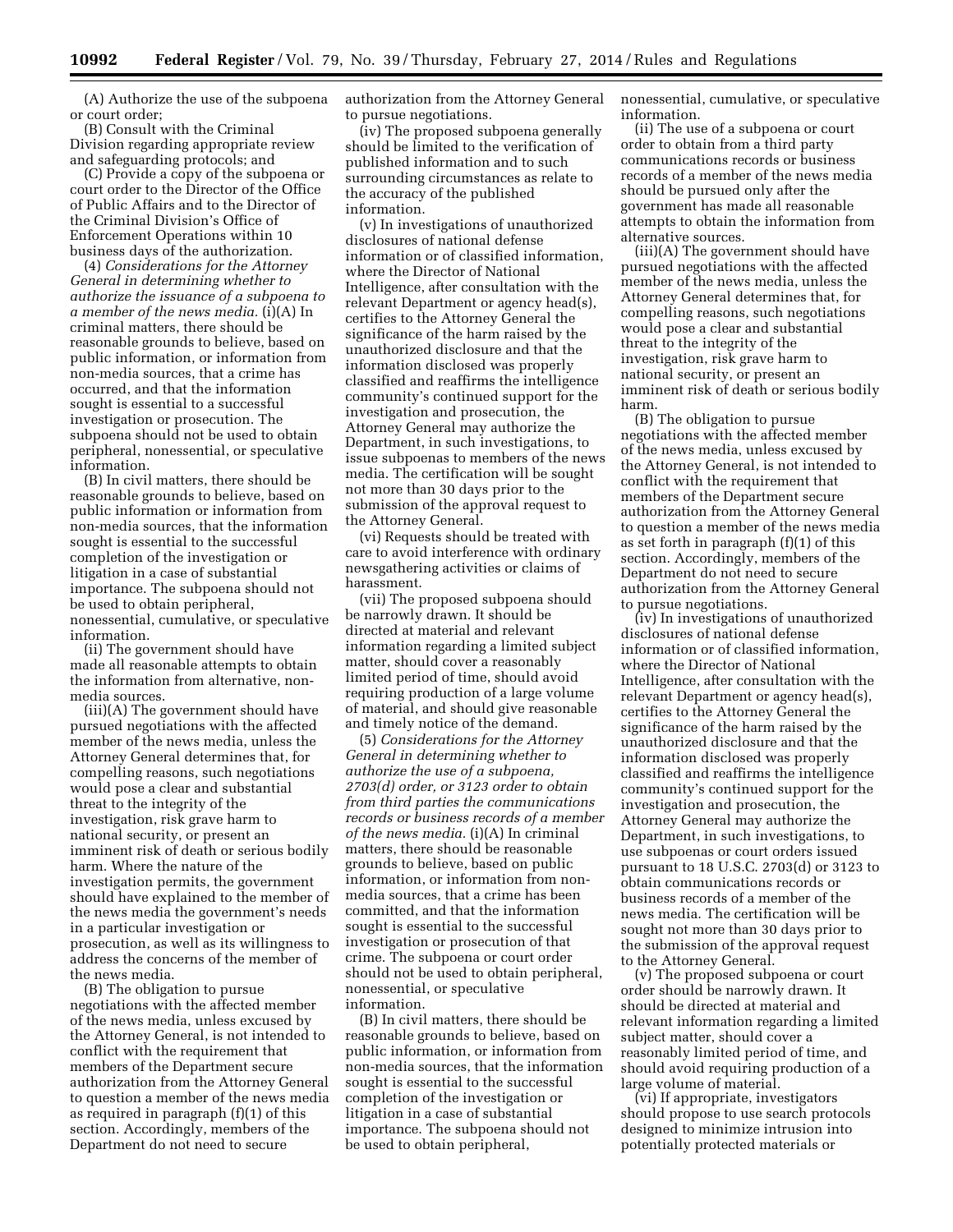newsgathering activities unrelated to the book, broadcast, or other similar form of investigation, including but not limited to keyword searches (for electronic searches) and filter teams (reviewing teams separate from the prosecution and investigative teams).

(d) *Applying for warrants to search the premises, property, or communications records of members of the news media.* (1) Except as set forth in paragraph (d)(4) of this section, members of the Department must obtain the authorization of the Attorney General to apply for a warrant to search the premises, property, or communications records of a member of the news media.

(2) All requests for authorization of the Attorney General to apply for a warrant to search the premises, property, or communications records of a member of the news media must personally be endorsed by the United States Attorney or Assistant Attorney General responsible for the matter.

(3) In determining whether to authorize an application for a warrant to search the premises, property, or contents of communications records of a member of the news media, the Attorney General should take into account the considerations identified in paragraph (c)(5) of this section.

(4) Members of the Department may apply for a warrant to obtain work product materials or other documentary materials of a member of the news media pursuant to the ''suspect exception'' of the Privacy Protection Act (''PPA suspect exception''), 42 U.S.C.  $2000aa(a)(1)$  and  $(b)(1)$ , only when the member of the news media is a focus of a criminal investigation for conduct not based on, or within the scope of, ordinary newsgathering activities. In such instances, members of the Department must secure authorization from a Deputy Assistant Attorney General for the Criminal Division.

(5) Members of the Department should not be authorized to apply for a warrant to obtain work product materials or other documentary materials of a member of the news media under the PPA suspect exception, 42 U.S.C. 2000aa(a)(1) & (b)(1), if the sole purpose is to further the investigation of a person other than the member of the news media.

(6) A Deputy Assistant Attorney General for the Criminal Division may authorize, under an applicable PPA exception, an application for a warrant to search the premises, property, or communications records of an individual other than a member of the news media, but who is reasonably believed to have ''a purpose to disseminate to the public a newspaper, public communication.'' 42 U.S.C. 2000aa(a) and (b).

(7) In executing a warrant authorized by the Attorney General or by a Deputy Assistant Attorney General for the Criminal Division investigators should use search protocols designed to minimize intrusion into potentially protected materials or newsgathering activities unrelated to the investigation, including but not limited to keyword searches (for electronic searches) and filter teams (reviewing teams separate from the prosecution and investigative teams).

(e) *Notice to affected member of the news media.* (1)(i) When the Attorney General has authorized the use of a subpoena, court order, or warrant to obtain from a third party communications records or business records of a member of the news media, the affected member of the news media shall be given reasonable and timely notice of the Attorney General's determination before the use of the subpoena, court order, or warrant, unless the Attorney General determines that, for compelling reasons, such notice would pose a clear and substantial threat to the integrity of the investigation, risk grave harm to national security, or present an imminent risk of death or serious bodily harm.

(ii) The mere possibility that notice to the affected member of the news media, and potential judicial review, might delay the investigation is not, on its own, a compelling reason to delay notice.

(2) When the Attorney General has authorized the use of a subpoena, court order, or warrant to obtain communications records or business records of a member of the news media, and the affected member of the news media has not been given notice of the Attorney General's determination before the use of the subpoena, court order, or warrant, the United States Attorney or Assistant Attorney General responsible for the matter shall provide to the affected member of the news media notice of the order or warrant as soon as it is determined that such notice will no longer pose a clear and substantial threat to the integrity of the investigation, risk grave harm to national security, or present an imminent risk of death or serious bodily harm. In any event, such notice shall occur within 45 days of the government's receipt of any return made pursuant to the subpoena, court order, or warrant, except that the Attorney General may authorize delay of notice for an additional 45 days if he or she

determines that, for compelling reasons, such notice would pose a clear and substantial threat to the integrity of the investigation, risk grave harm to national security, or present an imminent risk of death or serious bodily harm. No further delays may be sought beyond the 90-day period.

(3) The United States Attorney or Assistant Attorney General responsible for the matter shall provide to the Director of the Office of Public Affairs and to the Director of the Criminal Division's Office of Enforcement Operations a copy of any notice to be provided to a member of the news media whose communications records or business records were sought or obtained at least 10 business days before such notice is provided to the affected member of the news media, and immediately after such notice is, in fact, provided to the affected member of the news media.

(f) *Questioning members of the news media about, arresting members of the news media for, or charging members of the news media with, criminal conduct they are suspected of having committed in the course of, or arising out of, the coverage or investigation of news, or while engaged in the performance of duties undertaken as members of the news media.* (1) No member of the Department shall subject a member of the news media to questioning as to any offense that he or she is suspected of having committed in the course of, or arising out of, the coverage or investigation of news, or while engaged in the performance of duties undertaken as a member of the news media, without notice to the Director of the Office of Public Affairs and the express authorization of the Attorney General. The government need not view the member of the news media as a subject or target of an investigation, or have the intent to prosecute the member of the news media, to trigger the requirement that the Attorney General must authorize such questioning.

(2) No member of the Department shall seek a warrant for an arrest, or conduct an arrest, of a member of the news media for any offense that he or she is suspected of having committed in the course of, or arising out of, the coverage or investigation of news, or while engaged in the performance of duties undertaken as a member of the news media, without notice to the Director of the Office of Public Affairs and the express authorization of the Attorney General.

(3) No member of the Department shall present information to a grand jury seeking a bill of indictment, or file an information, against a member of the